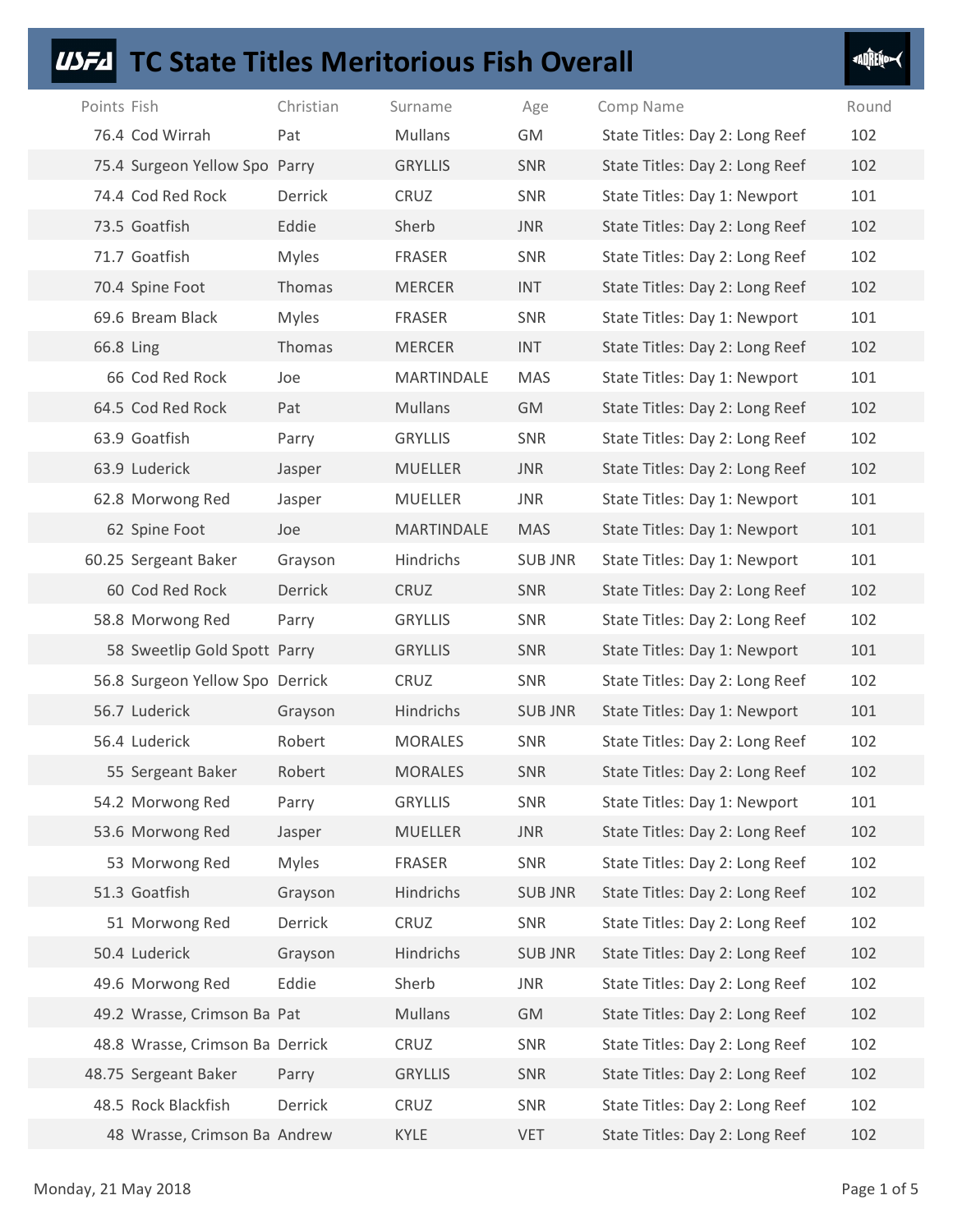| Points Fish                     | Christian    | Surname         | Age            | Comp Name                      | Round       |
|---------------------------------|--------------|-----------------|----------------|--------------------------------|-------------|
| 47.6 Wrasse, Crimson Ba Eddie   |              | Sherb           | <b>JNR</b>     | State Titles: Day 2: Long Reef | 102         |
| 47.2 Morwong Red                | Robert       | <b>MORALES</b>  | SNR            | State Titles: Day 1: Newport   | 101         |
| 46.8 Luderick                   | Andrew       | KYLE            | VET            | State Titles: Day 2: Long Reef | 102         |
| 46.8 Luderick                   | Scott        | <b>WILLIAMS</b> | SNR            | State Titles: Day 1: Newport   | 101         |
| 46.4 Rock Blackfish             | Parry        | <b>GRYLLIS</b>  | SNR            | State Titles: Day 2: Long Reef | 102         |
| 46.2 Luderick                   | Derrick      | CRUZ            | SNR            | State Titles: Day 2: Long Reef | 102         |
| 45.9 Goatfish                   | Jasper       | <b>MUELLER</b>  | JNR            | State Titles: Day 2: Long Reef | 102         |
| 45.6 Bream Black                | Grayson      | Hindrichs       | <b>SUB JNR</b> | State Titles: Day 2: Long Reef | 102         |
| 45.2 L/Jacket Yellowfin         | Thomas       | <b>MERCER</b>   | <b>INT</b>     | State Titles: Day 2: Long Reef | 102         |
| 45.2 Wrasse, Crimson Ba Scott   |              | <b>WILLIAMS</b> | SNR            | State Titles: Day 2: Long Reef | 102         |
| 45.2 Bream Black                | Eddie        | Sherb           | JNR            | State Titles: Day 2: Long Reef | 102         |
| 45 Luderick                     | Derrick      | CRUZ            | SNR            | State Titles: Day 1: Newport   | 101         |
| 44.8 Wrasse, Crimson Ba Parry   |              | <b>GRYLLIS</b>  | SNR            | State Titles: Day 2: Long Reef | 102         |
| 44.5 Trevally Silver            | Thomas       | <b>MERCER</b>   | <b>INT</b>     | State Titles: Day 1: Newport   | 101         |
| 44.1 Goatfish                   | Parry        | <b>GRYLLIS</b>  | SNR            | State Titles: Day 1: Newport   | 101         |
| 44 L/Jacket Yellowfin           | Parry        | <b>GRYLLIS</b>  | SNR            | State Titles: Day 1: Newport   | 101         |
| 43.25 Sergeant Baker            | Thomas       | <b>MERCER</b>   | INT            | State Titles: Day 1: Newport   | 101         |
| 43.2 Wrasse, Crimson Ba Derrick |              | CRUZ            | SNR            | State Titles: Day 1: Newport   | 101         |
| 42.75 Drummer Silver            | Derrick      | CRUZ            | SNR            | State Titles: Day 2: Long Reef | 102         |
| 42.6 Luderick                   | Joe          | MARTINDALE      | <b>MAS</b>     | State Titles: Day 2: Long Reef | 102         |
| 42.4 L/Jacket Yellowfin         | Glenn        | Sands           | JNR            | State Titles: Day 1: Newport   | 101         |
| 42.4 Rock Blackfish             | Robert       | <b>MORALES</b>  | SNR            | State Titles: Day 1: Newport   | 101         |
| 42.3 L/Jacket 6 Spined          | Scott        | WILLIAMS        | SNR            | State Titles: Day 2: Long Reef | 102         |
| 42.3 Goatfish                   | Scott        | WILLIAMS        | SNR            | State Titles: Day 2: Long Reef | 102         |
| 42 Luderick                     | <b>Myles</b> | FRASER          | SNR            | State Titles: Day 1: Newport   | 101         |
| 41.7 Luderick                   | Glenn        | Sands           | <b>JNR</b>     | State Titles: Day 1: Newport   | 101         |
| 41.4 Luderick                   | Joe          | MARTINDALE      | MAS            | State Titles: Day 1: Newport   | 101         |
| 41.25 Sergeant Baker            | Thomas       | <b>MERCER</b>   | <b>INT</b>     | State Titles: Day 2: Long Reef | 102         |
| 41.2 Wrasse, Crimson Ba Thomas  |              | <b>MERCER</b>   | INT            | State Titles: Day 2: Long Reef | 102         |
| 40.8 Morwong Red                | Grayson      | Hindrichs       | <b>SUB JNR</b> | State Titles: Day 2: Long Reef | 102         |
| 40.8 Wrasse, Crimson Ba Thomas  |              | <b>MERCER</b>   | <b>INT</b>     | State Titles: Day 1: Newport   | 101         |
| 40.5 Luderick                   | Thomas       | <b>MERCER</b>   | <b>INT</b>     | State Titles: Day 1: Newport   | 101         |
| 40 Sawtail                      | Joe          | MARTINDALE      | <b>MAS</b>     | State Titles: Day 1: Newport   | 101         |
| 39.9 Goatfish                   | Derrick      | CRUZ            | SNR            | State Titles: Day 2: Long Reef | 102         |
| 39.8 Morwong Red                | Derrick      | CRUZ            | SNR            | State Titles: Day 1: Newport   | 101         |
| 39.4 Morwong Red                | Thomas       | <b>MERCER</b>   | <b>INT</b>     | State Titles: Day 2: Long Reef | 102         |
| Monday, 21 May 2018             |              |                 |                |                                | Page 2 of 5 |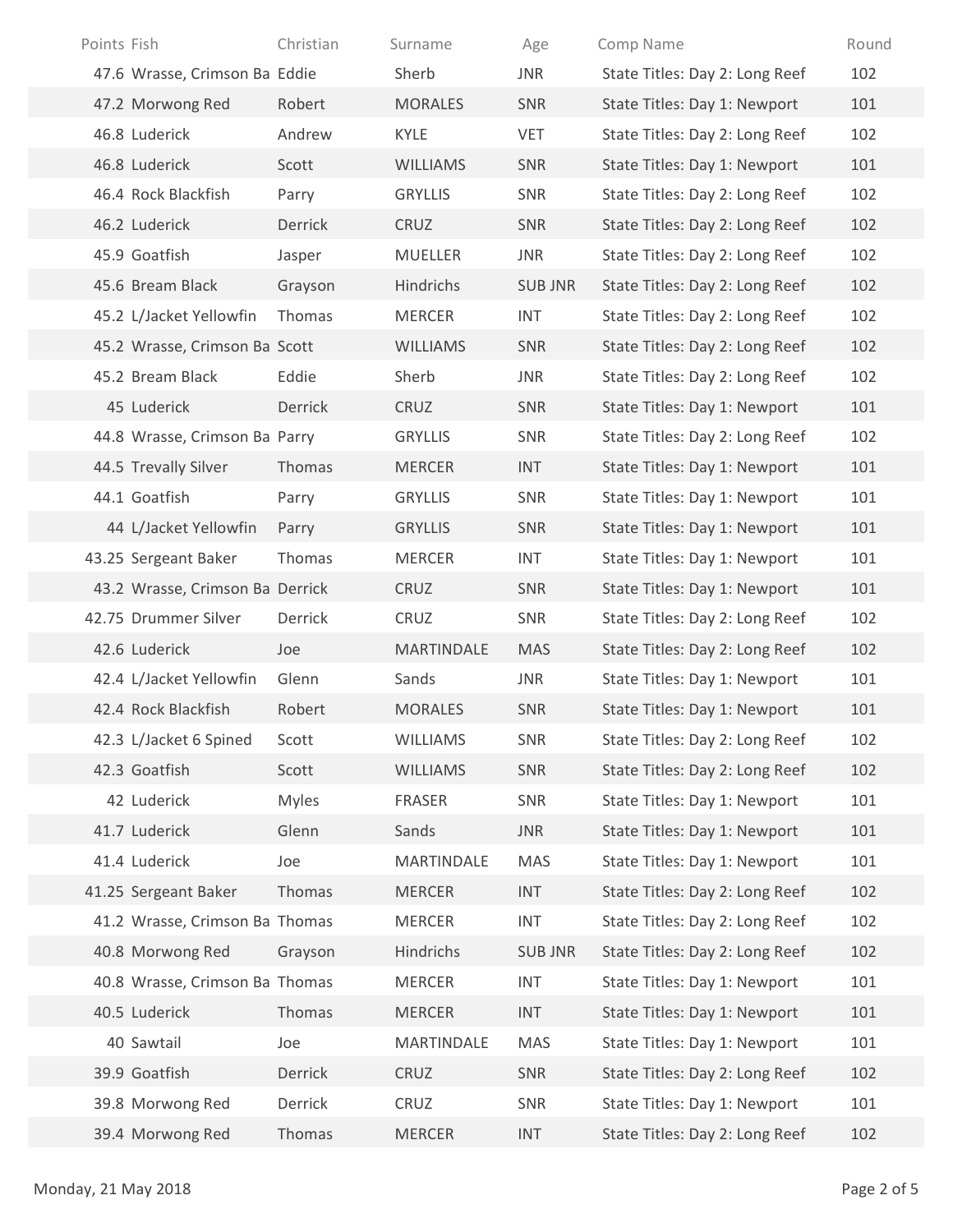| Points Fish                     | Christian        | Surname                         | Age               | Comp Name                                                        | Round       |
|---------------------------------|------------------|---------------------------------|-------------------|------------------------------------------------------------------|-------------|
| 39.2 Wrasse, Crimson Ba Jasper  |                  | MUELLER                         | <b>JNR</b>        | State Titles: Day 2: Long Reef                                   | 102         |
| 38.8 Wrasse, Crimson Ba Joe     |                  | MARTINDALE                      | <b>MAS</b>        | State Titles: Day 2: Long Reef                                   | 102         |
| 38.8 Wrasse, Crimson Ba Joe     |                  | MARTINDALE                      | MAS               | State Titles: Day 1: Newport                                     | 101         |
| 38.6 Rock Blackfish             | Derrick          | CRUZ                            | SNR               | State Titles: Day 1: Newport                                     | 101         |
| 38.4 L/Jacket Yellowfin         | Jasper           | <b>MUELLER</b>                  | <b>JNR</b>        | State Titles: Day 2: Long Reef                                   | 102         |
| 38.4 Wrasse, Crimson Ba Grayson |                  | Hindrichs                       | <b>SUB JNR</b>    | State Titles: Day 2: Long Reef                                   | 102         |
| 38.4 L/Jacket Yellowfin         | Thomas           | <b>MERCER</b>                   | INT               | State Titles: Day 1: Newport                                     | 101         |
| 38 L/Jacket Rough               | Scott            | <b>WILLIAMS</b>                 | SNR               | State Titles: Day 2: Long Reef                                   | 102         |
| 37.8 Luderick                   | Max              | Kyle                            | <b>SUB JNR</b>    | State Titles: Day 2: Long Reef                                   | 102         |
| 37.6 L/Jacket Yellowfin         | Scott            | <b>WILLIAMS</b>                 | SNR               | State Titles: Day 2: Long Reef                                   | 102         |
| 37.4 Morwong Red                | Scott            | WILLIAMS                        | SNR               | State Titles: Day 1: Newport                                     | 101         |
| 37.1 Rock Blackfish             | Grayson          | Hindrichs                       | <b>SUB JNR</b>    | State Titles: Day 2: Long Reef                                   | 102         |
| 36.8 L/Jacket Yellowfin         | Joe              | MARTINDALE                      | MAS               | State Titles: Day 2: Long Reef                                   | 102         |
| 36.8 Sweep Common               | Parry            | <b>GRYLLIS</b>                  | SNR               | State Titles: Day 2: Long Reef                                   | 102         |
| 36.6 L/Jacket 6 Spined          | Thomas           | MERCER                          | INT               | State Titles: Day 1: Newport                                     | 101         |
| 36.4 L/Jacket Yellowfin         | Andrew           | KYLE                            | VET               | State Titles: Day 2: Long Reef                                   | 102         |
| 36.4 L/Jacket Yellowfin         | Jasper           | MUELLER                         | JNR               | State Titles: Day 1: Newport                                     | 101         |
| 36 L/Jacket 6 Spined            | Parry            | <b>GRYLLIS</b>                  | SNR               | State Titles: Day 2: Long Reef                                   | 102         |
| 35.8 Morwong Red                | Max              | Kyle                            | <b>SUB JNR</b>    | State Titles: Day 2: Long Reef                                   | 102         |
| 35.8 Morwong Red                | Pat              | Mullans                         | GM                | State Titles: Day 2: Long Reef                                   | 102         |
| 35.6 Morwong Red                | Scott            | WILLIAMS                        | SNR               | State Titles: Day 2: Long Reef                                   | 102         |
| 35.4 Morwong Red                | Joe              | MARTINDALE                      | <b>MAS</b>        | State Titles: Day 2: Long Reef                                   | 102         |
| 34.8 Cod Red Rock               | Thomas           | <b>MERCER</b>                   | <b>INT</b>        | State Titles: Day 2: Long Reef                                   | 102         |
| 33.6 Luderick                   | <b>Myles</b>     | FRASER                          | SNR               | State Titles: Day 2: Long Reef                                   | 102         |
| 33.3 Luderick                   | Scott            | WILLIAMS                        | SNR               | State Titles: Day 2: Long Reef                                   | 102         |
| 33 Goatfish<br>33 Morwong Red   | Thomas<br>Robert | <b>MERCER</b><br><b>MORALES</b> | <b>INT</b><br>SNR | State Titles: Day 2: Long Reef<br>State Titles: Day 2: Long Reef | 102<br>102  |
| 32.85 Drummer Silver            | Pat              | Mullans                         | GM                | State Titles: Day 2: Long Reef                                   | 102         |
| 32.5 Sergeant Baker             | Scott            | WILLIAMS                        | SNR               | State Titles: Day 2: Long Reef                                   | 102         |
| 32.4 Goatfish                   | Pat              | Mullans                         | GM                | State Titles: Day 2: Long Reef                                   | 102         |
| 31.5 Sergeant Baker             | Pat              | Mullans                         | GM                | State Titles: Day 2: Long Reef                                   | 102         |
| 31.5 Goatfish                   | Joe              | MARTINDALE                      | <b>MAS</b>        | State Titles: Day 2: Long Reef                                   | 102         |
| 31.5 L/Jacket 6 Spined          | Grayson          | Hindrichs                       | <b>SUB JNR</b>    | State Titles: Day 2: Long Reef                                   | 102         |
| 31.1 Rock Blackfish             | Thomas           | <b>MERCER</b>                   | <b>INT</b>        | State Titles: Day 2: Long Reef                                   | 102         |
| 30.75 Sergeant Baker            | <b>Myles</b>     | FRASER                          | SNR               | State Titles: Day 1: Newport                                     | 101         |
| 30.75 Sergeant Baker            | Andrew           | KYLE                            | VET               | State Titles: Day 2: Long Reef                                   | 102         |
|                                 |                  |                                 |                   |                                                                  |             |
| Monday, 21 May 2018             |                  |                                 |                   |                                                                  | Page 3 of 5 |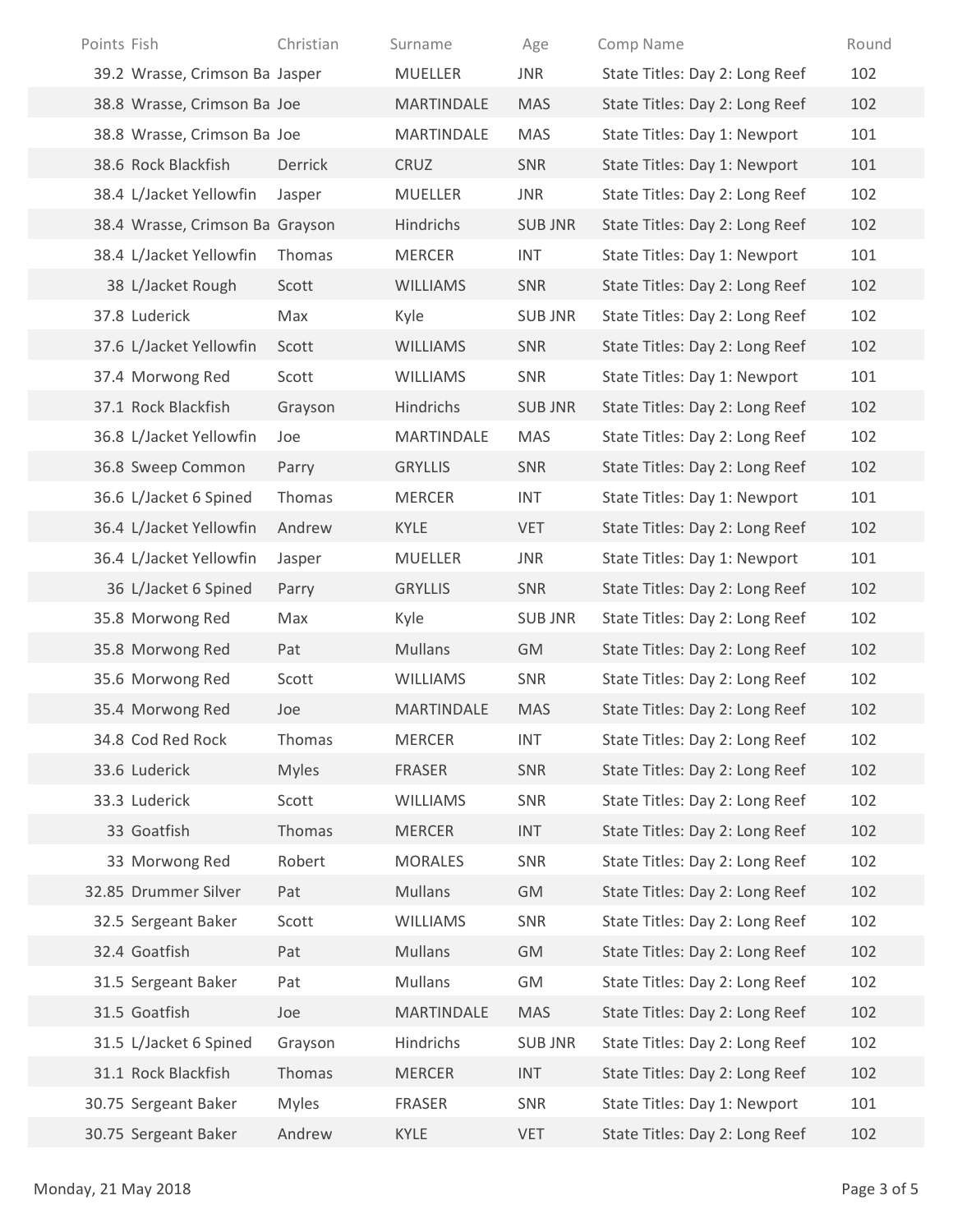| Points Fish                     | Christian     | Surname        | Age            | Comp Name                      | Round       |
|---------------------------------|---------------|----------------|----------------|--------------------------------|-------------|
| 30.6 Goatfish                   | Andrew        | KYLE           | <b>VET</b>     | State Titles: Day 2: Long Reef | 102         |
| 30.4 Surgeon Yellow Spo Robert  |               | <b>MORALES</b> | SNR            | State Titles: Day 2: Long Reef | 102         |
| 30.3 Luderick                   | Eddie         | Sherb          | <b>JNR</b>     | State Titles: Day 2: Long Reef | 102         |
| 29.4 Morwong Red                | Andrew        | KYLE           | VET            | State Titles: Day 2: Long Reef | 102         |
| 29 Sergeant Baker               | Derrick       | CRUZ           | SNR            | State Titles: Day 1: Newport   | 101         |
| 28.6 Rock Blackfish             | <b>Myles</b>  | FRASER         | SNR            | State Titles: Day 2: Long Reef | 102         |
| 28.6 Morwong Red                | Joe           | MARTINDALE     | <b>MAS</b>     | State Titles: Day 1: Newport   | 101         |
| 28.5 Goatfish                   | Derrick       | CRUZ           | SNR            | State Titles: Day 1: Newport   | 101         |
| 27.25 Sergeant Baker            | Grayson       | Hindrichs      | <b>SUB JNR</b> | State Titles: Day 2: Long Reef | 102         |
| 27.2 Morwong Red                | <b>Thomas</b> | <b>MERCER</b>  | <b>INT</b>     | State Titles: Day 1: Newport   | 101         |
| 27 L/Jacket 6 Spined            | Parry         | <b>GRYLLIS</b> | SNR            | State Titles: Day 1: Newport   | 101         |
| 26.6 Surgeon Yellow Spo Grayson |               | Hindrichs      | <b>SUB JNR</b> | State Titles: Day 1: Newport   | 101         |
| 26 Rock Blackfish               | Grayson       | Hindrichs      | <b>SUB JNR</b> | State Titles: Day 1: Newport   | 101         |
| 24.8 Surgeon Yellow Spo Robert  |               | <b>MORALES</b> | SNR            | State Titles: Day 1: Newport   | 101         |
| 24.75 Sweep Sea                 | Parry         | <b>GRYLLIS</b> | SNR            | State Titles: Day 1: Newport   | 101         |
| 24.6 Surgeon Yellow Spo Joe     |               | MARTINDALE     | <b>MAS</b>     | State Titles: Day 1: Newport   | 101         |
| 24.5 Sweep Sea                  | Joe           | MARTINDALE     | MAS            | State Titles: Day 1: Newport   | 101         |
| 24 Surgeon Yellow Spo Thomas    |               | <b>MERCER</b>  | <b>INT</b>     | State Titles: Day 1: Newport   | 101         |
| 23.55 Drummer Silver            | Grayson       | Hindrichs      | <b>SUB JNR</b> | State Titles: Day 2: Long Reef | 102         |
| 20.8 L/Jacket Deep Body Derrick |               | CRUZ           | SNR            | State Titles: Day 1: Newport   | 101         |
| 20.6 Sawtail                    | Grayson       | Hindrichs      | <b>SUB JNR</b> | State Titles: Day 1: Newport   | 101         |
| 20.6 Surgeon Yellow Spo Max     |               | Kyle           | <b>SUB JNR</b> | State Titles: Day 2: Long Reef | 102         |
| 20.5 Rock Blackfish             | Joe           | MARTINDALE     | MAS            | State Titles: Day 2: Long Reef | 102         |
| 20.4 L/Jacket Deep Body Derrick |               | CRUZ           | SNR            | State Titles: Day 2: Long Reef | 102         |
| 20.2 Rock Blackfish             | Jasper        | MUELLER        | JNR            | State Titles: Day 1: Newport   | 101         |
| 19.85 Drummer Silver            | Thomas        | <b>MERCER</b>  | <b>INT</b>     | State Titles: Day 2: Long Reef | 102         |
| 18.8 Surgeon Yellow Spo Derrick |               | CRUZ           | SNR            | State Titles: Day 1: Newport   | 101         |
| 13.1 Drummer Silver             | Andrew        | KYLE           | VET            | State Titles: Day 2: Long Reef | 102         |
| 11 Drummer Silver               | Joe           | MARTINDALE     | <b>MAS</b>     | State Titles: Day 2: Long Reef | 102         |
| 0 Pike Long Fin                 | Glenn         | Sands          | <b>JNR</b>     | State Titles: Day 1: Newport   | 101         |
| 0 L/Jacket Yellowfin            | Derrick       | CRUZ           | SNR            | State Titles: Day 1: Newport   | 101         |
| 0 L/Jacket Yellowfin            | Joe           | MARTINDALE     | <b>MAS</b>     | State Titles: Day 1: Newport   | 101         |
| 0 Morwong Red                   | Grayson       | Hindrichs      | <b>SUB JNR</b> | State Titles: Day 1: Newport   | 101         |
| 0 L/Jacket Yellowfin            | Derrick       | CRUZ           | SNR            | State Titles: Day 2: Long Reef | 102         |
| 0 Sergeant Baker                | Max           | Kyle           | <b>SUB JNR</b> | State Titles: Day 2: Long Reef | 102         |
| 0 Pike Long Fin                 | Grayson       | Hindrichs      | <b>SUB JNR</b> | State Titles: Day 2: Long Reef | 102         |
| Monday, 21 May 2018             |               |                |                |                                | Page 4 of 5 |